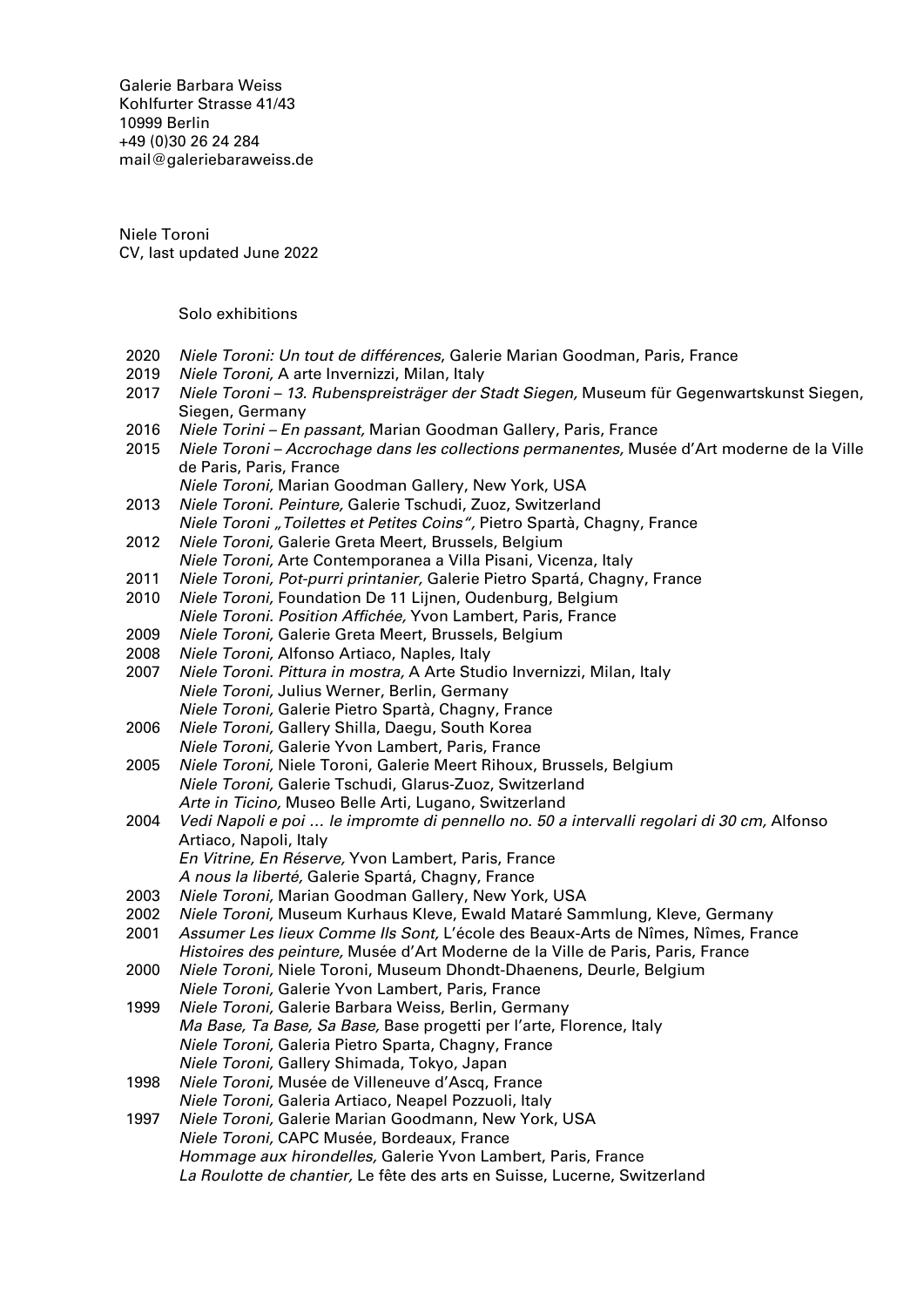- 1996 Niele Toroni, City Museum of Art, Chiba, Japa Intervention, Kunst in der Neuen Messe, Leipzig, Germany Niele Toroni, Museum der Bildenden Künste, Leipzig, Germany Intervention, Palais des Congres, Shimonoseki, Japan Intervention, Fachhochschule, Ulm, Germany
- 1995 Niele Toroni, The Douglas Hyde Gallery, Dublin, Ireland Niele Toroni, Gallery Shimanda, Tokyo, Japan Niele Toroni – Felice Varini, Galerie Dabbeni, Lugano, Switzerland
- 1994 Interventions, Stedelijk Museum, Amsterdam, Netherlands Histoires des peinture, Haags Gemeentemuseum, Den Haag, Netherlands Suites, Galerie Yvon Lambert, Paris, France Impronte di Pennello No. 50 …, Galerie Ugo Ferranti, Rome, Italy Niele Toroni, Galerie faux mouvement, Metz, France
- 1993 Niele Toroni, Galerie Jule Kewenig, Frechen-Bachen, Germany Niele Toroni, Galerie Tschudi, Glarus, Switzerland Niele Toroni, Galerie des Beaux-Arts, Bruxelles, Belgium
- 1992 Niele Toroni, Gallery Kamakura, Tokyo, Japan Niele Toroni, Gallery Shimada, Yamaguchi, Japan Per Yui , Private Collection, Nagato, Japan Accrochage, Galerie Pietro Sparta, Chagny, France Niele Toroni, Prefectural Museum of Art, Yamaguchi, Japan
- 1991 Andata e Ritorno, Marian Goodman Gallery, New York, USA Niele Toroni, Galerie Yvon Lambert, Paris, France Niele Toroni, Galerie Martina Detterer, Frankfurt, Germany Niele Toroni, Museo Cantonale d'Arte Moderna, Ascona, Switzerland Niele Toroni, Württembergischer Kunstverein, Stuttgart, Germany Les bleus de Marseille: première escale, Musée Cantini, Marseille, France Niele Toroni, Musée national d'art moderne, Centre Georges Pompidou, Paris, France
- 1990 Affinités sélectives, Société des Expositions du Palais des Beaux-Arts, Brussels, Belgium Niele Toroni, Galerie Buchmann, Basel, Switzerland Linos et Coups de pinceau, Galerie Pietro Sparta, Chagny, France Niele Toroni, le Consortium, Dijon, France Vom wisse gäge rote zue, Kunsthalle, Lucerne, Switzerland Niele Toroni, Galerie Michelin Szwajcer, Antwerp, Netherlands Niele Toroni, The Reniassance Society at the University of Chicago, Chicago, USA Niele Toroni, Galerie Pierre Huber, Geneva, Switzerland
- 1989 Niele Toroni, Marian Goodmann Gallery, New York, USA Faux tableaux, vraie peinture, Ecole Régionale des Beaux Arts, Mâcon, France Niele Toroni, ERSEP, Tourcoing, France Niele Toroni, Galleria Alfonso Artiaco, Pozzuoli, Italy Il Cancello, Collection F.E.B., AGRA

## Group exhibitions

- 2019 Pierrette Bloch, Richard Nonas, Niele Toroni, Richard Tuttle, Galerie Pietro Spartà, Chagny, France
- 2012 10 Jahre in Zuoz, Galerie Tschudi, Zuoz, Switzerland The Michael Werner Collection, Musée d'art Moderne de la Ville de Paris, Paris, France Tacita Dean, William Kentridge, Gabriel Orozco, Giuseppe Penone, Niele Toroni, Lawrence Weiner, Marian Goodman Gallery, Paris, France
- 2011 Alan Charlton, Ulrich Rückriem, Niele Toroni, A arte Studio Invernizzi, Milan, Italy<br>2010 25 Jahre Galerie Tschudi, Galerie Tschudi, Zuoz, Switzerland
- 25 Jahre Galerie Tschudi, Galerie Tschudi, Zuoz, Switzerland Weniger ist mehr – Sammlung Herman und Nicole Daled, Haus der Kunst, Munich, Germany per form, Galerie Francesca Pia, Zurich, Switzerland SENT BY MAIL, Galerie Barbara Weiss, Berlin, Germany
- 2008 Sammlung/Collection 1978–2008, Migros Museum für Gegenwartskunst, Zurich, Switzerland
- 2006 Farben, Kunstmuseum Kloster Unser Lieben Frauen, Magdeburg, Germany
- 2004 Group Show, Gallery Tschudi, Zuoz, Switzerland
- 2001 Carl Andre, Alan Charlton, Niele Toroni, Centre d'Art Neuchâtel, Neuchâtel, Switzerland